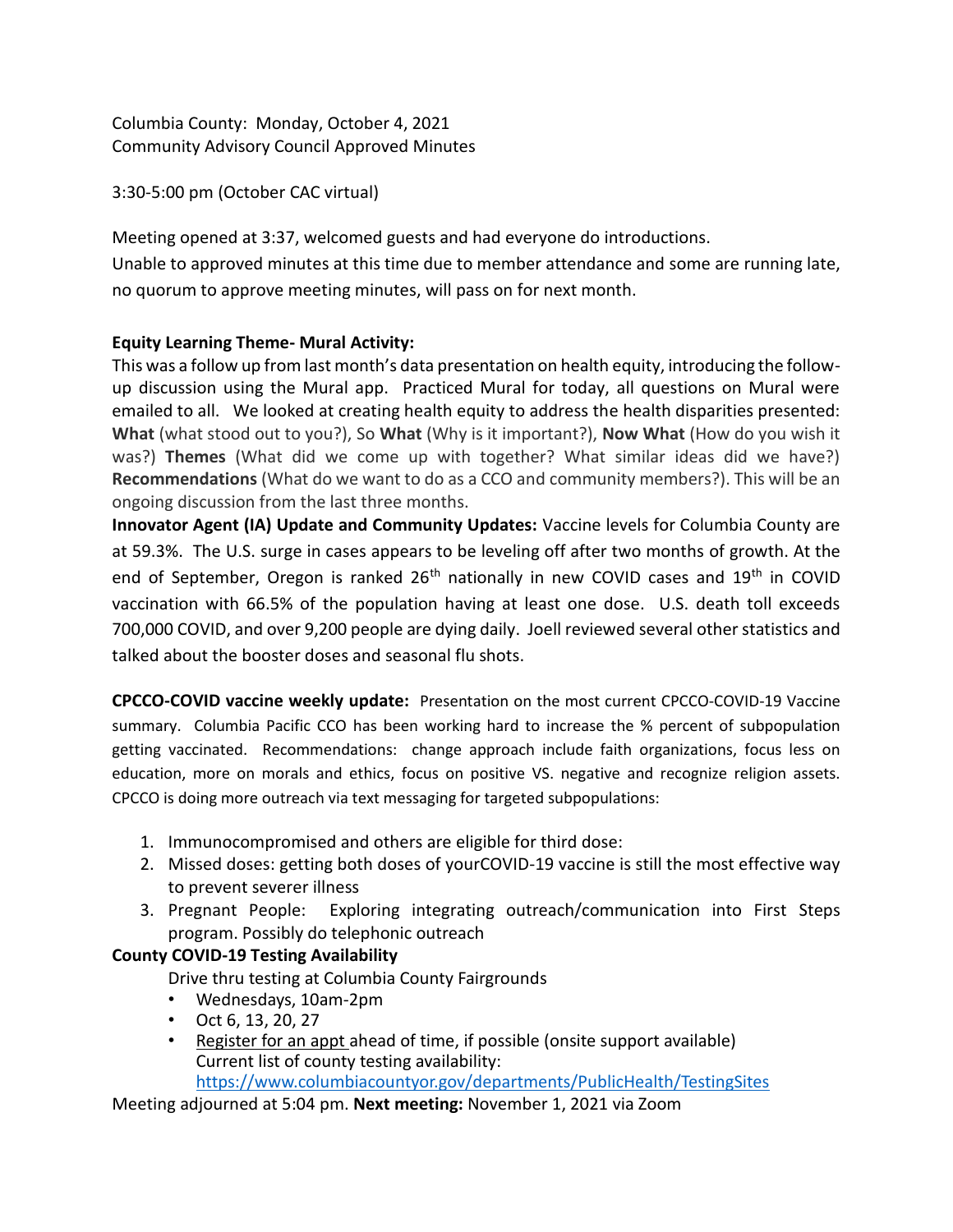## **Rapid Feedback Results for October 4, 2021**

Objectives:

- 1) Create process to collect qualitative and quantitative data to identify effectiveness of community advisory council agendas and related activities.
- 2) Create opportunities for advisory council members to share views and experiences related to health and the health care system.
- 3) Have an average score of 4 in the four categories of evaluation (value of session, practical application, knowledge gained, enough opportunities to share my views and ask questions)
- 4) Use information gained to reflect on findings, brainstorm ways to refine advisory council best practice framework process and quickly implement changes.
- 5) Use information gained to inform the CPCCO Board of Directors of member advice and experiences of health and the healthcare system.

| Category                                                 | <b>Average Score</b><br>(2 responses) |
|----------------------------------------------------------|---------------------------------------|
| <b>Knowledge Gained</b>                                  | 4/5/4                                 |
| <b>Value of Session</b>                                  | 4/4/4                                 |
| <b>Practical Application</b>                             | 4/3/4                                 |
| Enough opportunities to share my views and ask questions | 4/5/4                                 |